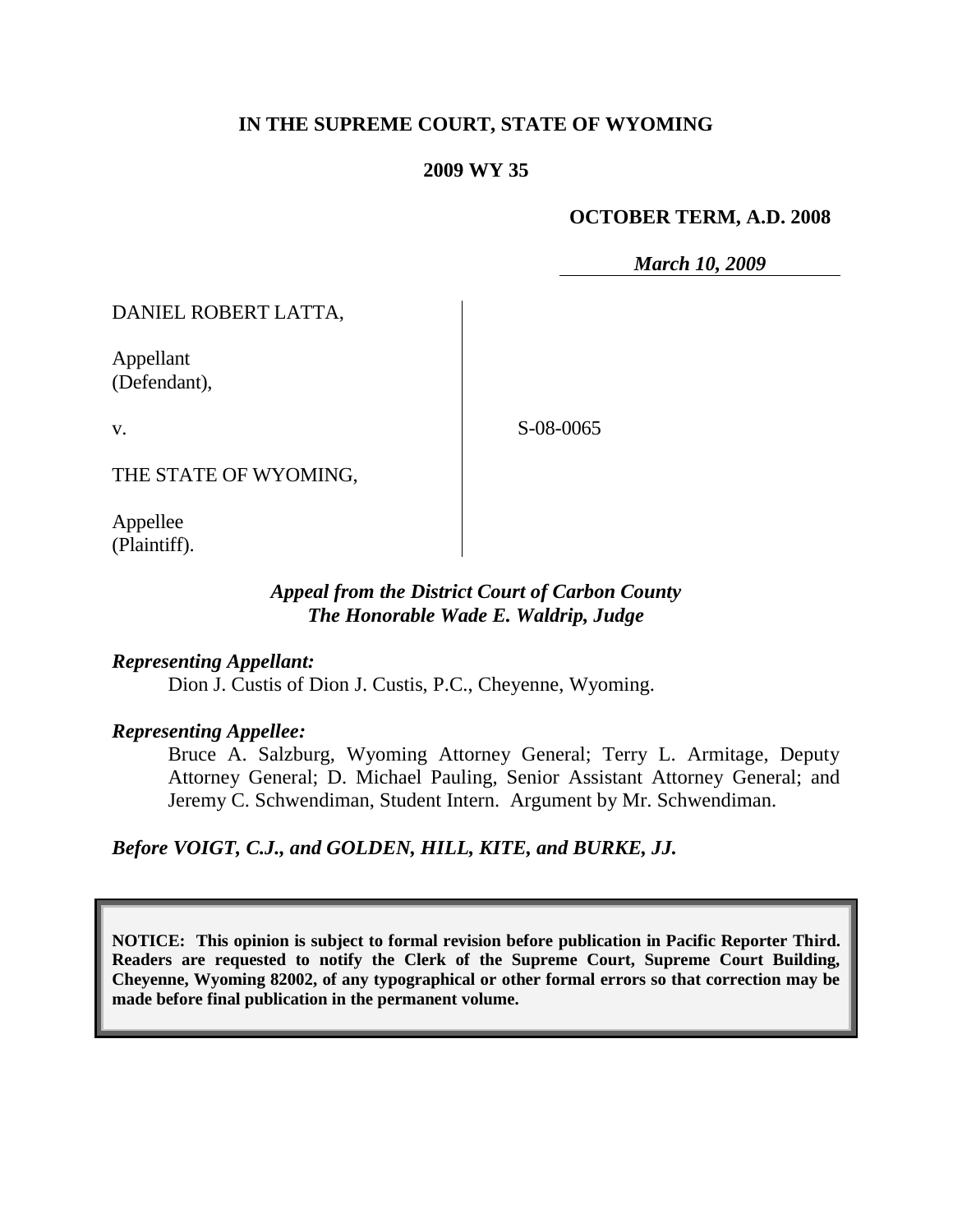# **HILL,** Justice.

[¶1] Before he pled guilty to felony possession of marijuana with intent to deliver, Daniel R. Latta filed a motion to suppress evidence seized from his vehicle after a traffic stop. The district court denied his motion, and Latta now claims on appeal that the district court erred in denying the motion because, although he conceded that the initial stop was legal, he did not voluntarily consent to the trooper"s second round of questions and the trooper did not have a reasonable suspicion of criminal activity justifying Latta"s detention until a drug dog arrived. We affirm.

# **ISSUE**

[¶2] Latta presents just one issue for our consideration:

I. Did the trial court abuse its discretion and commit reversible error when it denied [Latta"s] Motion to Suppress?

The State rephrases the issue this way:

1. The trial court did not err when it denied [Latta"s] Motion to Suppress Evidence.

# **FACTS**

[¶3] While patrolling a section of I-80 on April 26, 2007, Wyoming Highway Patrol Trooper Jason Green, accompanied by Trooper Mike Felicetti, noticed a gray car which appeared to be speeding. According to Trooper Green"s radar, the gray car, driven by Daniel R. Latta, was traveling 79 miles per hour in a 75 mile per hour zone. Upon spotting the trooper, Latta immediately slowed to 65 miles per hour, and as the two vehicles passed one another, Latta shielded his face with his arm and hand.

[¶4] Trooper Green initiated a stop of Latta, and both troopers approached the vehicle and informed Latta that he had been stopped for speeding. Latta was visibly shaking, and began stuttering, agreeing that he had been speeding because he was on his way home. Trooper Green noticed that Latta"s face was flushed and his hands were trembling. The trooper told Latta that he would give him a warning, asked him to calm down, and requested his driver"s license and proof of insurance.

[¶5] Latta informed the trooper that the vehicle was not his, but a rental, whereupon the trooper asked for the rental agreement. Latta gave his license, but no rental agreement – instead, he gave the trooper a card listing the vehicle"s VIN and a reference number for law enforcement to call to verify that Latta was authorized to drive the car.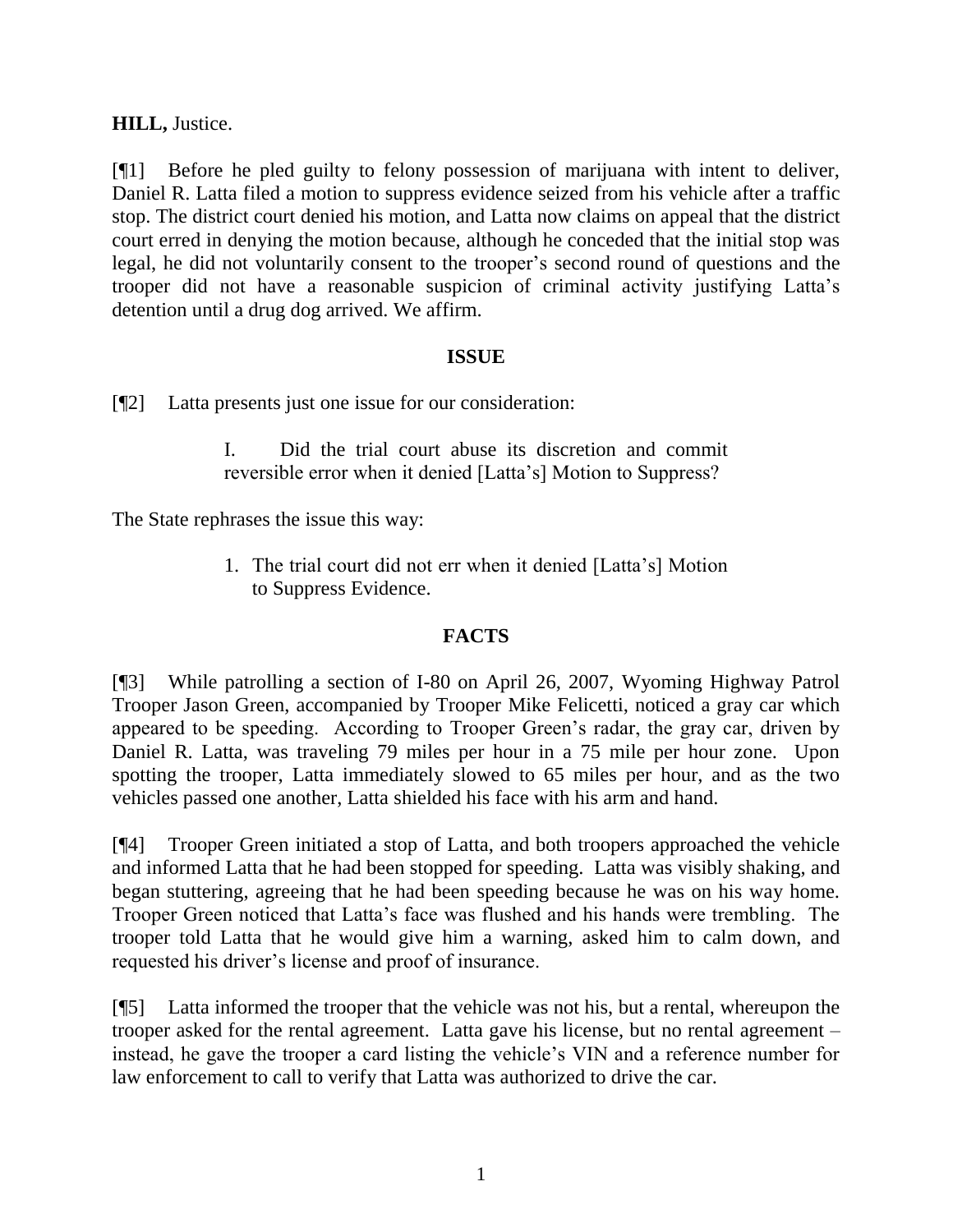[¶6] The trooper then asked Latta about his travel plans, and Latta, still stuttering, said that he had been in Salt Lake for "pleasure," not business. Latta said he had been traveling for four days. While talking to Latta, Trooper Green noticed shirts hanging on the backseat, a cooler, several overnight bags, and two pillows. After this initial encounter, which lasted "[a] minute to two, maybe ...," Trooper Green returned to his patrol car.

[¶7] While in his patrol car, Trooper Green called the number on the back of the card Latta gave him, and discovered Latta had in fact rented the vehicle a week before. The card was apparently given to Latta as a frequent renter in lieu of a rental agreement. Trooper Green filled out a warning ticket for speeding and returned to Latta"s vehicle, where he then noticed the smell of marijuana. He explained the warning and then asked Latta if he rented cars often, to which Latta responded in the affirmative. The trooper asked Latta again from where he was coming, but instead of Salt Lake, Latta responded that he was coming from a friend"s house in Reno. Trooper Green then ended the conversation and told Latta he was free to leave, and began to walk away.

[¶8] After walking back to his vehicle, the trooper returned and asked Latta if he could ask him a few more questions. Latta agreed, and the trooper told him he was under no obligation to answer any questions if he did not want to  $-$  yet Latta again agreed to answer the trooper"s questions. Trooper Green then asked him if anyone had given him anything to take back from his trip, to which he answered no while swallowing hard twice. Throughout the interaction, the trooper asked Latta if there was any marijuana in the car. Latta turned from the trooper, and said no. Then, Trooper Green asked if he could search, and Latta responded that he did not understand. Trooper Green clarified his request to search, and explained to Latta that he was suspicious and wanted permission to search the car for illegal substances by letting his dog sniff the vehicle. Latta responded, "Just search or do whatever you need to do."

[¶9] Trooper Green"s dog alerted immediately, and after removing Latta from his vehicle, Trooper Green found marijuana in Latta"s trunk. Latta was arrested, and during transport, Latta expressed that there was nothing illegal in the car "except what was in the trunk." Trooper Green immediately read Latta his Miranda rights. Latta"s trunk contained approximately thirty pounds of marijuana. On April 27, 2007, Latta was charged by felony information with possession of a controlled substance, marijuana, with the intent to deliver, in violation of Wyo. Stat. Ann. 35-7-1031(a)(ii), and possession of a felony amount of a controlled substance, marijuana, in violation of Wyo. Stat. Ann. 35-7-  $1031(c)(iii)$ . On May 21, 2007, Latta pled not guilty to both charges. On July 19, 2007, Latta filed a Motion to Suppress, and a hearing was held the following month. During the hearing, Latta conceded that the initial stop was valid, but argued the reasonableness of his further detention that led to the discovery of the marijuana. The district court denied Latta"s motion. On October 22, 2007, Latta changed his plea to guilty and was sentenced on January 11, 2008. This appeal followed.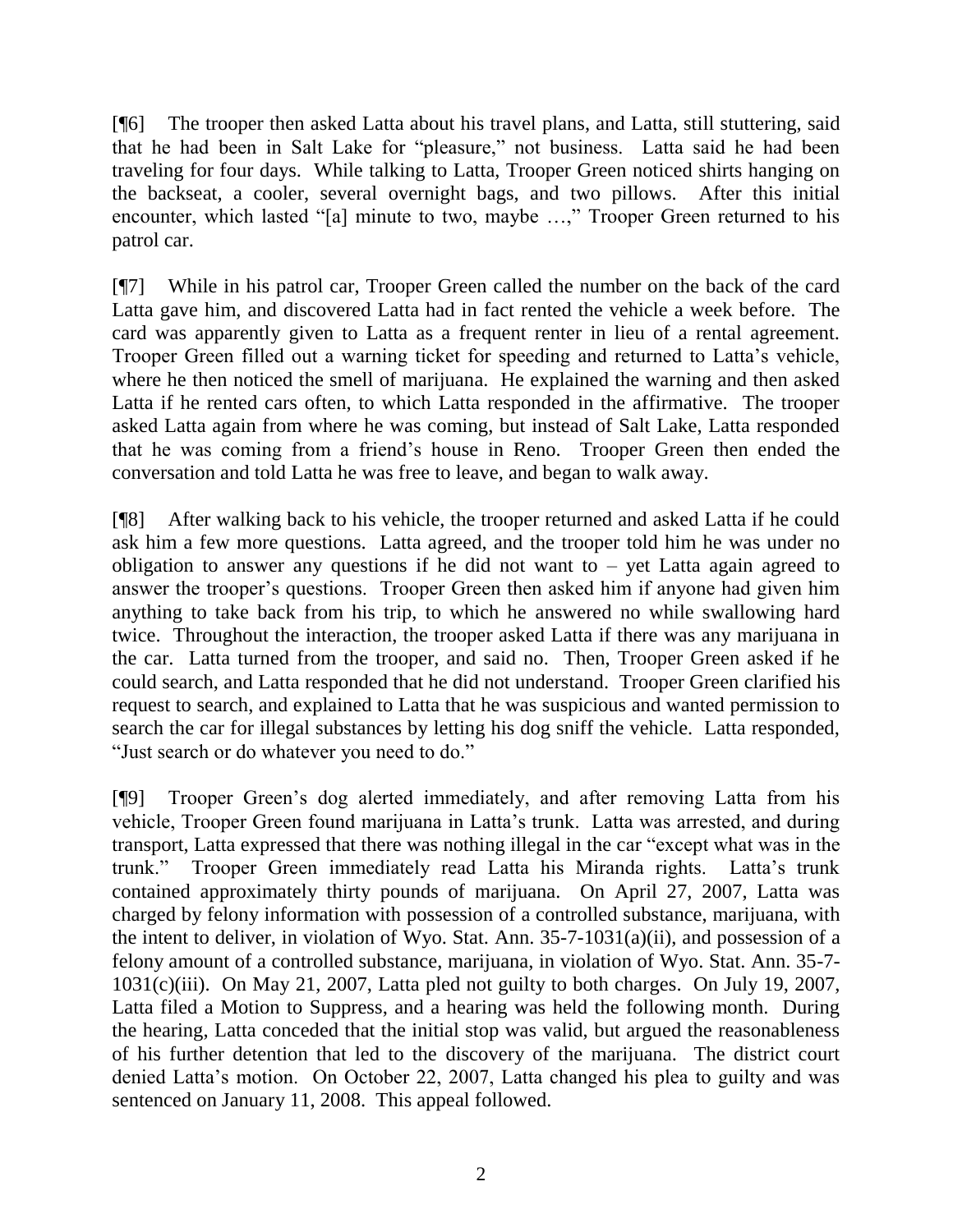### **STANDARD OF REVIEW**

[¶10] In reviewing a trial court"s ruling on a motion to suppress evidence, we do not interfere with the trial court's findings of fact unless the findings are clearly erroneous. We view the evidence in the light most favorable to the trial court's determination because the trial court has an opportunity at the evidentiary hearing to assess the credibility of the witnesses, weigh the evidence, and make the necessary inferences, deductions, and conclusions. The constitutionality of a particular search is a question of law that we review *de novo*. *Shaw v. State*, 2009 WY 18, ¶ 19, \_\_\_ P.3d \_\_\_ (Wyo. 2009).

### **DISCUSSION**

[¶11] Latta claims that the State obtained the thirty pounds of marijuana pursuant to an illegal search in violation of both the state and federal constitutions because his consent to answer Trooper Green"s second set of questions was not voluntary and that, because the trooper had not gained the information necessary to form a reasonably articulable suspicion that a crime was being committed, he illegally detained Latta while the search of the car was being conducted. Because Latta does not claim that the traffic stop was unjustified, or that the initial detention exceeded the scope of the stop, we begin our discussion with consideration of whether or not Latta"s consent to further questioning was voluntary.

[¶12] The right of citizens to be free from unreasonable searches and seizures is guaranteed by article 1, § 4 of the Wyoming Constitution and the Fourth Amendment to the United States Constitution. In *O'Boyle v. State*, 2005 WY 83, ¶ 38, 117 P.3d 401, 412 (Wyo. 2005) this Court recognized that:

> [A] waiver of constitutional rights under our constitution must appear by clear and positive testimony, and, if a search or seizure is based upon the proposition that consent was given, there should be no question from the evidence that consent was "really voluntary and with a desire to invite search … [or further questioning], and not done merely to avoid resistance."… Acquiescence and nonresistance have not been deemed sufficient under Wyoming law to establish consent.

Under both constitutions, we examine the totality of the circumstances to determine if consent was voluntary. Among the factors we consider are: the demeanor of the law enforcement officer, whether the individual was told he could refuse the request, the presence of other law enforcement officers, the length of the detention and nature of the